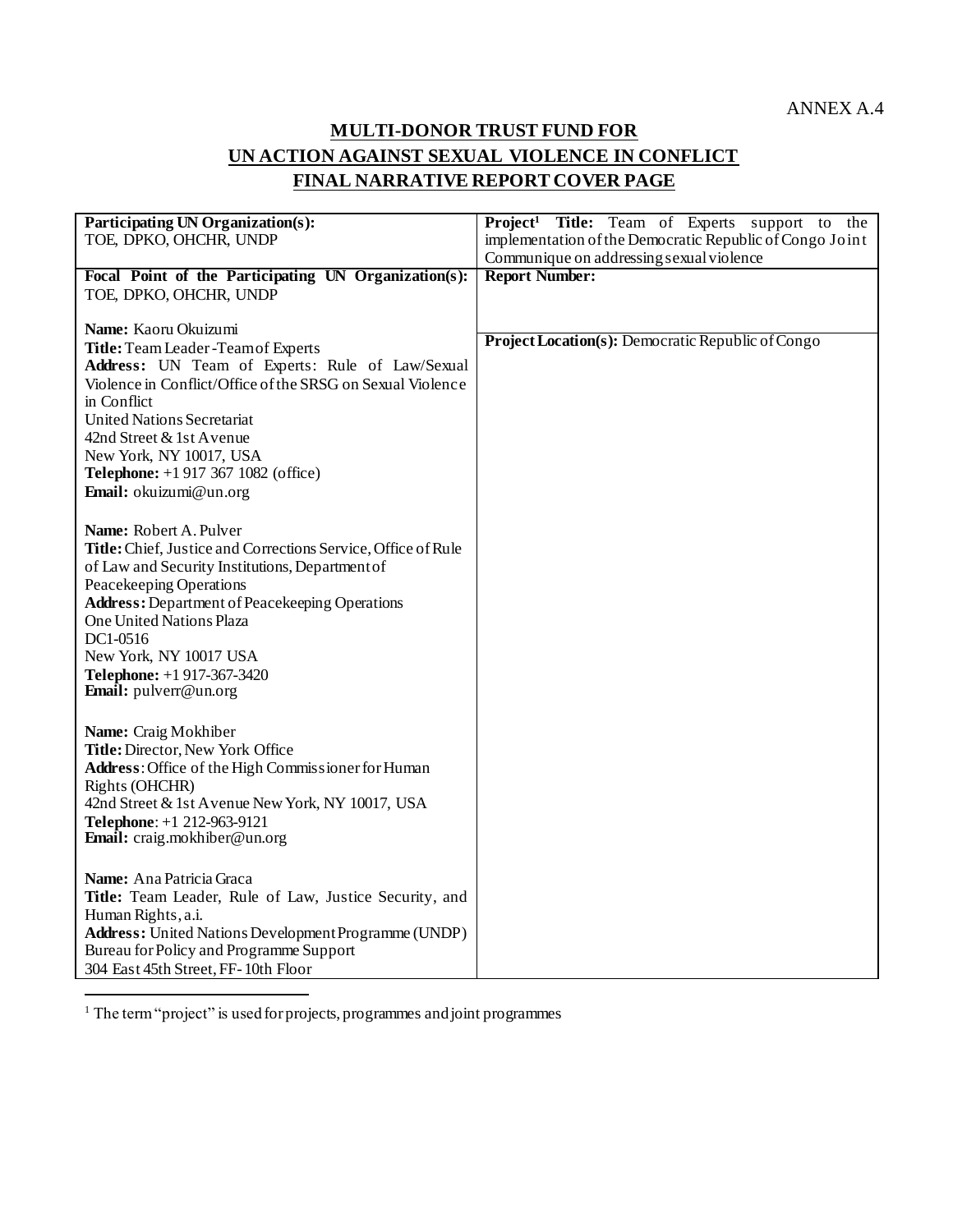| New York, NY 10027<br>Telephone: 212-906-6954<br>Email: ana.patricia.graca@undp.org                          |                                                       |
|--------------------------------------------------------------------------------------------------------------|-------------------------------------------------------|
| UN Action pillar of activity:<br>Advocacy<br>Knowledge building<br>⊠<br>Support to UN systemat country level | <b>Reporting Period:</b><br>$01/01/2017 - 31/12/2017$ |
| <b>Project Budget for 2017:</b><br>USD 1,372,654.99                                                          |                                                       |

|   | <b>List Implementing Partners:</b>                      | <b>Project Coverage/Scope:</b>               |
|---|---------------------------------------------------------|----------------------------------------------|
|   | Participating UN Organization(s)                        | <b>DRC</b>                                   |
|   | <b>UNDP</b><br>O                                        | Ituri, North-Kivu, South-Kivu and Tanganyika |
|   | <b>JHRO</b><br>$\circ$                                  |                                              |
|   | Other International Organization(s)                     |                                              |
| ٠ | National (government, private, NGOs & others)           |                                              |
|   | Office of the Personal Representative of the<br>$\circ$ |                                              |
|   | President of the Republic for Sexual Violence           |                                              |
|   | and Child Recruitment (OPR)                             |                                              |
|   | Senate's Special Committee on<br>Sexual<br>O            |                                              |
|   | Violence in Conflict                                    |                                              |
|   |                                                         |                                              |

# **Project Duration/Closed Project:**

• Project duration: 21 months;

.

 Project original implementation period: 1 April 2016 – 31 March 2017; no-cost extension: 1 April 2017 – 31 December 2017.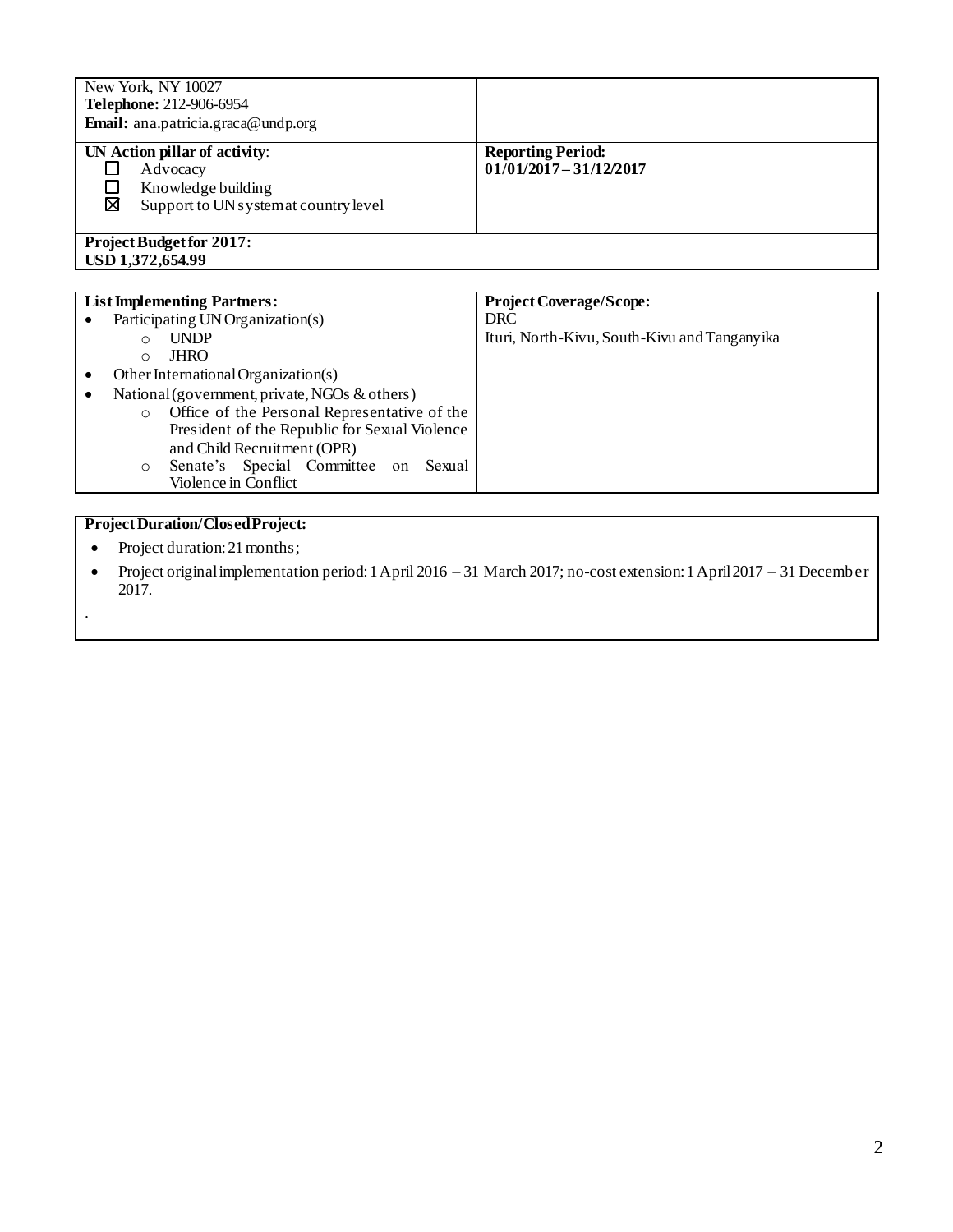#### **Narrative Report Democratic Republic of Congo**

**Project Title:** *"Team of Experts' Support to the Consolidation of the Implementation of DRC Joint Communiqué on Addressing Sexual Violence"* **Project Duration:** April 2016 – December 2017 **Contribution:** \$2,200,000

#### **I. Background**

Following the signature of the Joint Communiqué between the Government of the Democratic Republic of Congo (DRC) and the United Nations on Combating Sexual Violence in Conflict (2013), the Team of Experts on the Rule of Law and Sexual Violence in Conflict (TOE) assisted the Government on the development of a detailed Implementation Plan in which the Joint Communiqué's commitments on the rule of law and accountability were translated into targeted outputs and activities. Accordingly, the TOE identified "areas of particular concern [i.e. eastern DRC] with respect to sexual violence in armed conflict" and worked with the DRC authorities to strengthen national capacities to combat conflict-related sexual violence (CRSV) and ensure national ownership and leadership. Activities aimed at long-term change, such as ensuring the establishment of a strong legal framework and strengthening national institutions, were prioritized. Ultimately, the TOE's theory of change was designed to contribute to the prevention of CRSV and to a renewal of trust between State institutions and Congolese citizens.

Following the identification of these rule of law activities, the Government of Japan provided in 2014 the first of a series of one-year grants to support the work of the TOE in DRC, so that the outputs defined under the Implementation Plan could be delivered. Subsequently, in 2015 and 2016, the Government of Japan generously continued to provide support to the implementation of these activities. The project that is described herein ("TOE/Japan Project") was designed to build on the results achieved between 2014 and 2016. The results of the project signal both considerable progress and new challenges given the instability surrounding upcoming elections in the DRC that is leading to violence in new parts of the country such as the Kasais, mass displacement that is some of the highest on the continent of Africa, and continued violence in eastern DRC.

In an effort to deliver efficiently and effectively on the project in cooperation with partners on the ground, the TOE worked with the United Nations Development Programme (UNDP) and the United Nations Organization Stabilization Mission in the Democratic Republic of the Congo (MONUSCO). As in previous years, it was agreed that UNDP would be entrusted with: (i) the overall coordination of the project; (ii) the management of the financial resources allocated to the project; and (iii) the consolidation of reports submitted by project partners on their activities. In addition to UNDP, the United Nations Joint Human Rights Office (MONUSCO JHRO) and two national stakeholders – the Congolese Senate's Special Committee on Sexual Violence in Conflict and Office of the Personal Representative of the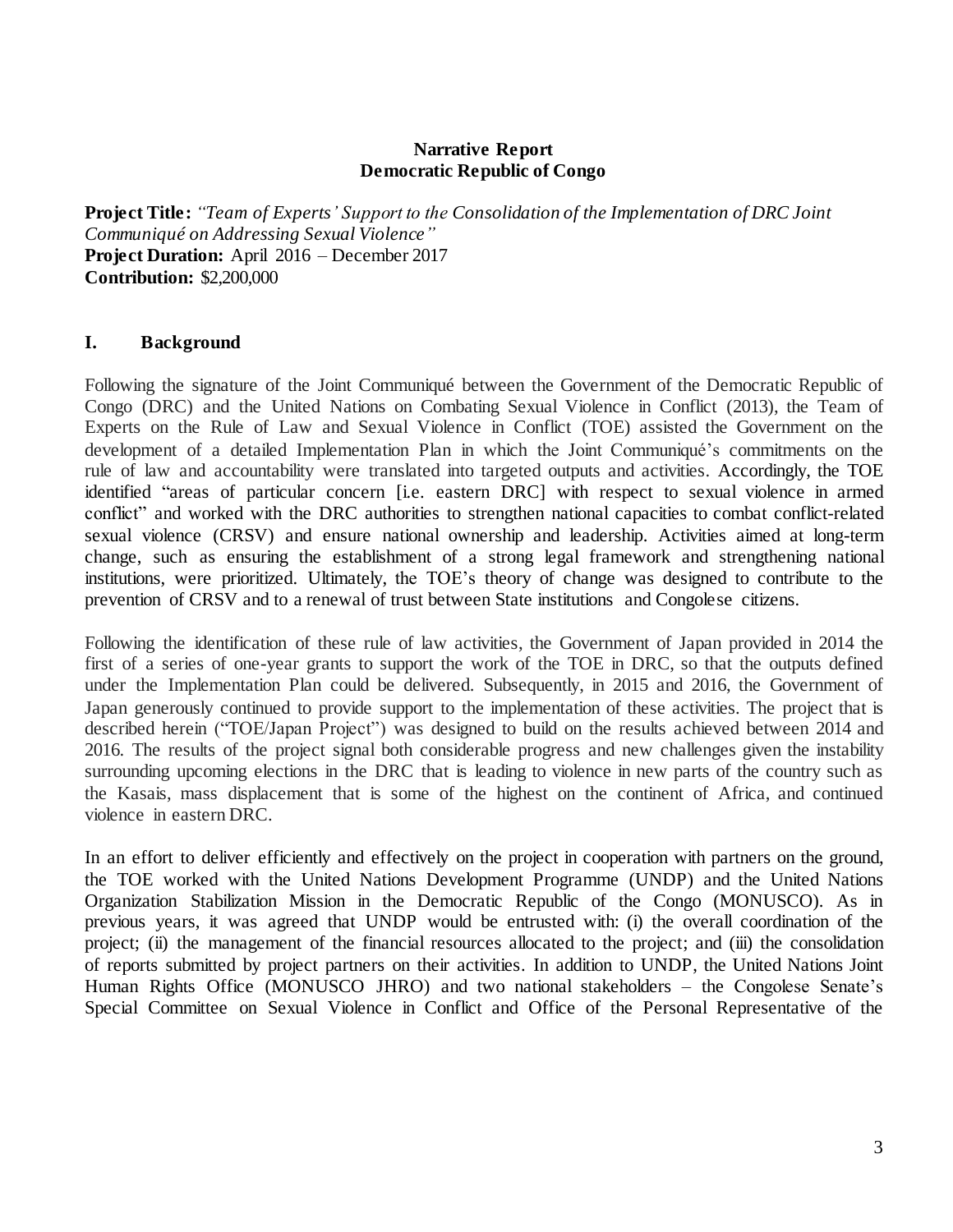President on Sexual Violence and Child Recruitment (OPR) were responsible for the implementation of different project activities.

# **II. Objectives/Outputs**

Building on the Joint Communiqué and its subsequent Implementation Plan, the TOE/Japan Project focused on strengthening the national normative and judicial response to sexual violence in conflict and to ensure national ownership and leadership on the coordination and implementation of these efforts. These objectives were to be attained through the following outputs: (i) the response of national justice mechanisms to reported conflict-related sexual violence (CRSV) cases is enhanced; (ii) the capacity of the national judicial and law enforcement institutions to protect victims, witnesses and other participants in CRSV judicial proceedings is enhanced; (iii) advocacy and law-making efforts of relevant legislative bodies on sexual violence are strengthened; and (iv) the ability of the OPR to coordinate and advocate for an effective response to CRSV based on data and information regularly shared with relevant constituencies is enhanced.

# **III. Progress/Results**

# **OUTPUT 1. The response of national justice mechanisms to CRSV reported cases is enhanced.**

# *Product 1.1. Specialized units to investigate and prosecute sexual violence cases, in civil courts, are operational*

During 2017, seven specialized units on sexual violence became operational in Ituri, North Kivu, South Kivu, and Tanganyika provinces and specifically in the High Courts of Bukavu, Beni, Bunia, Butembo, Goma, Kalemie, and Uvira. Eighteen women magistrates were appointed and deployed in these specialized units<sup>2</sup> and infrastructural support was provided through the addition of two office-containers in the Prosecutor's Offices in Bukavu and Goma. The establishment of these office-containers, separated from the main Prosecutor's Office buildings, allow for greater privacy when handling sensitive cases, reinforcing victims and witness protection and confidentiality overall and in a cost-effective manner.

Acknowledging the need for a holistic response, and in an effort to strengthen cooperation among the relevant actors seeking accountability for CRSV, the project supported the training of 66 individuals for the specialized units including the magistrates themselves and police investigators, lawyers and doctors. The participants in these trainings came from all of the locations where the specialized units were established and focused on investigation techniques and the use of medico-legal and forensic evidence in sexual violence cases. Subsequently, the magistrates of the specialized units organized mentoring sessions for the police investigators and paralegals with whom they currently work.

l  $2^2$  In the first half of 2017, some women magistrates were reassigned to other jurisdictions. Out of the eighteen magis trates initially deployed and trained, only four remain in the project area. This can be explained by the remaining security challenges in eastern DRC as well as by Congolese administrative rules regarding the rotation of judges, which resulted in the move of judges trained on sexual violence to other areas of the country despite developing significant local expertis e. The TOE has consistently raised the issue of judicial rotations with the Congolese government for reform.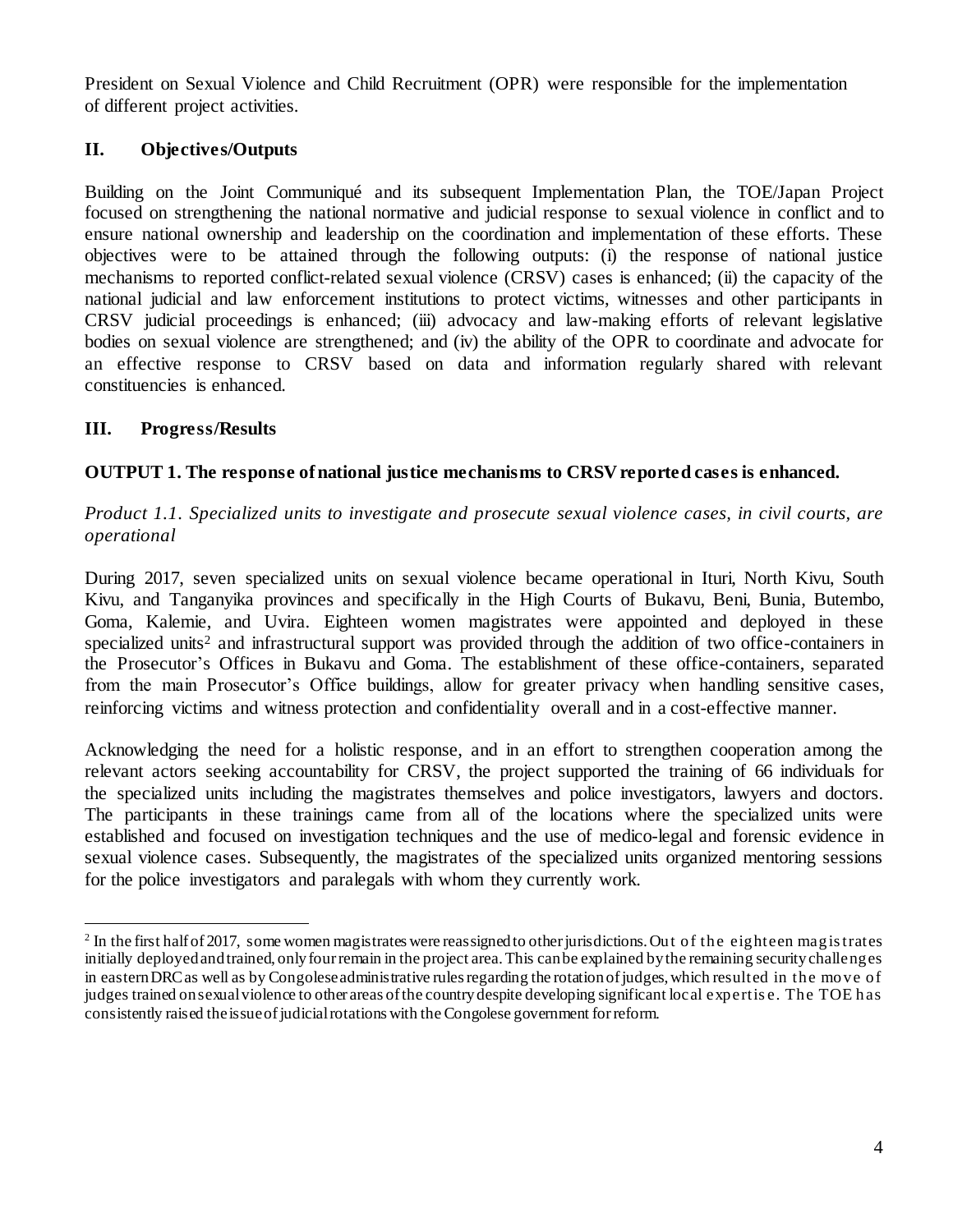Regarding the response to specific cases, the project supported the preparation of official Judicial Investigative Missions (JIM) and the regular monitoring of investigative proceedings by judicial inspection officers, which enhanced internal accountability within the judiciary. From January to December 2017, the specialized units organized two JIMs in Kalemie; seven missions in North Kivu (Bweremana (Masisi), Kibirizi, Kiwanja and Vitshumbi (Rutshuru)); and two missions in Uvira territory (Katogota and Uvira). The project also supported mobile court sessions in Kiwanja, North Kivu, and Minova, South Kivu.

In order to ensure a closer relationship between the specialized units and the communities they serve, the project supported eight days of awareness raising activities. These sessions raised awareness on the applicable law and routes to access justice for sexual violence cases. Participating civil society organizations are now better prepared to inform survivors on how to access justice for sexual violence crimes as well as to advocate effectively on survivors' behalf with judicial authorities.

The activities above – training; mentoring; infrastructural and technical support to judicial investigations and mobile courts; and awareness raising – reflect the qualitative and quantitative improvements in the judicial response to sexual violence. From 1 January to 31 October 2017, **1,726 sexual and gender-based violence cases** were registered by the seven specialized units, which resulted in 643 judgements (final judicial decisions) and 460 sentencing decisions.

Finally, the project also allowed for the hiring of seven lawyers to support the execution of judgments of monetary reparations rendered in criminal cases for conflict-related sexual violence in North Kivu (Kitchanga, Mugunga and Oicha) and South Kivu (Kamituga, Minova, Uvira and Walungu). By the end of November 2017, these lawyers had taken legal action in 16 case files for the execution of judicial decisions on reparations. Such assistance represents a significant advance in the process of obtaining civil reparations allocated pursuant to judicial decision. The relevant legal actions are ongoing, and results are expected in 2018.

In order to ensure sustainability and national ownership of the specialized units, a monitoring and evaluation committee was established from the outset of the project to monitor the deployment of the women magistrates and evaluate the impact of their activities. Two review workshops were organized in Bukavu and Goma to identify challenges and opportunities. Additionally, with the support of the *Conseil Superieur de la Magistrature*, one mid-term evaluation workshop was organized in Kinshasa to identify progress made and ways to address challenges, as well as to ensure the sustainability of the project.

*Product 1.2. Military prosecutors are able to investigate and prosecute CRSV*

In 2016, the TOE and Congolese military justice authorities in former province Orientale, North Kivu and South Kivu joined together to design a case prioritization strategy for serious international crimes, including CRSV, committed within these provinces. A number of priority cases were identified and the TOE followed up the prioritized cases with technical and financial assistance.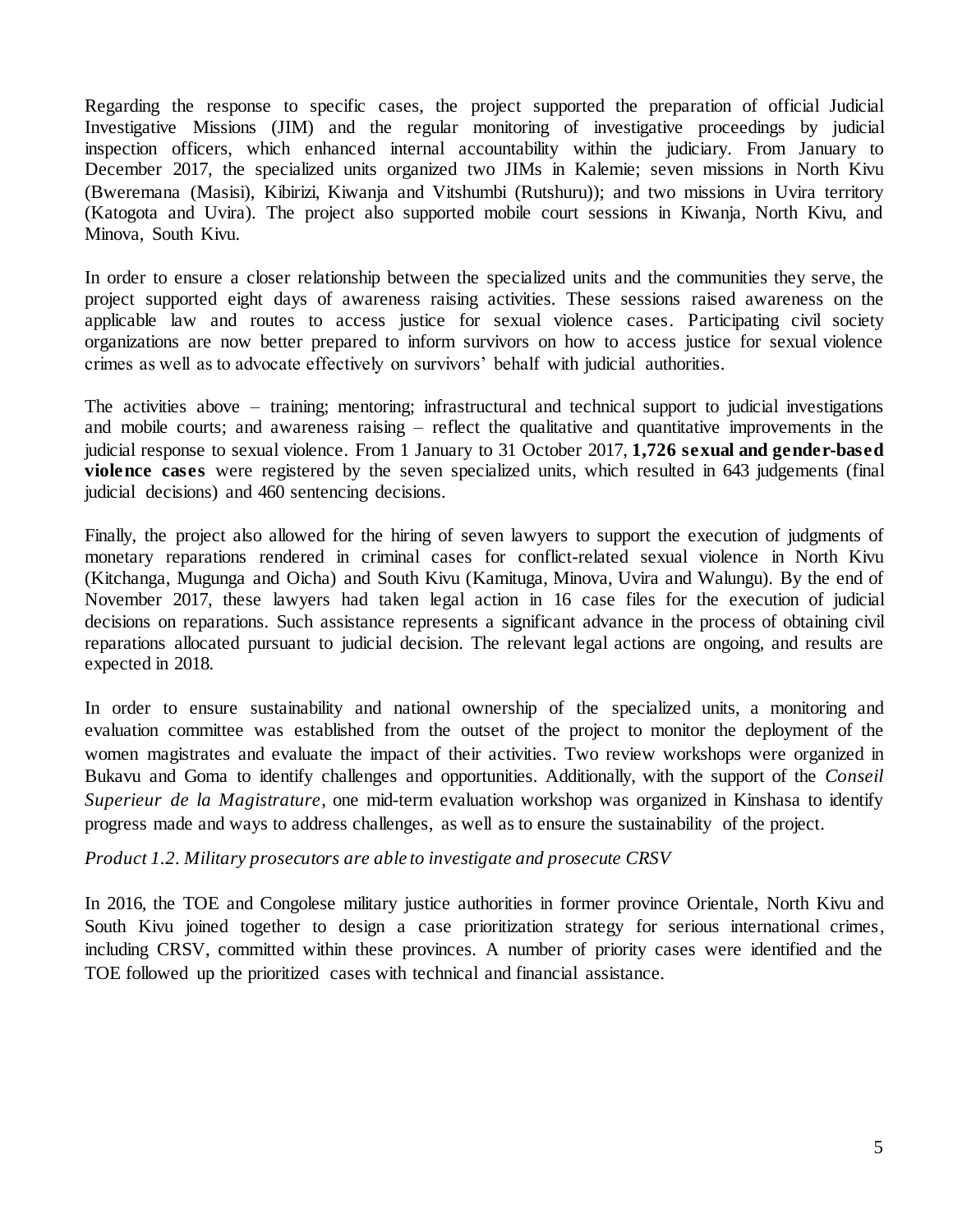This assistance included: (i) the drafting and adoption of Standard Operating Procedures (SOPs) for the planning, management and case processing of CRSV, which were used to inform interviews of and hearings for victims, witnesses and alleged perpetrators; (ii) the drafting and adoption of SOPs on the investigation and collection of evidence for CRSV, including on telephonic and electronic devices; (iii) the production of model investigative plans and interview questions that were used in the proceedings with victims, witnesses and alleged perpetrators; (iv) the provision of financial and technical resources to joint missions to develop evidence for the prioritized cases; and (v) the provision of victim and witness protection (described further in Output 2 below).

These activities yielded the following results in 2017:

- The conviction by military justice authorities of FARDC Colonel Julius Dhenyo Becker for sexual violence that was committed in Musenyi, Kalehe territory in South Kivu in 2015. Colonel Becker received a ten-year sentence for command responsibility for war crimes and reparations were ordered to victims.
- In close collaboration with the iNGOs Physicians for Human Rights and TRIAL (as well as other civil society organizations), the successful investigation, prosecution and conviction by military justice authorities of provincial parliamentarian Mr. Frederic Batumike Rukembanyi and members of his "Jeshi ya Yesu" ("Army of Jesus") militia for crimes against humanity for the rapes of 39 children in Kavumu township in South Kivu province between 2013 and 2016.
- The surrender of Mr. Ntabo Ntaberi Sheka, leader of the Nduma Defence of Congo militia, allegedly responsible for the rapes of 387 victims in Walikale, North Kivu province in 2010, an attack that led to Presidential Statement No. 2010/17, the first by the Security Council calling for the prosecution of a specific incident of conflict-related sexual violence.

Legal assistance was provided by the project and its partners to nearly 100% of the victims/civil parties and accused/defendants in the trials and convictions described above. On the basis of existing agreements between UNDP and the national bar, pro bono lawyers were appointed and assigned to the relevant cases following requests from the Court, during investigations and at mobile court hearings.

# *Product 1.3. Buildings and equipment are provided to the three Special Police Units for the Protection of Children and Women of the Congolese national police in Bukavu, Kavumu* and *Kitshanga.*

Three fully equipped buildings for the Special Police Units for the Protection of Children and Women (PSPEF) of the *Police Nationale Congolaise* (PNC) in Bukavu, Kavumu and Kitshanga were inaugurated and made operational in 2017. These units include adequate rooms for the reception and interviewing of especially vulnerable victims.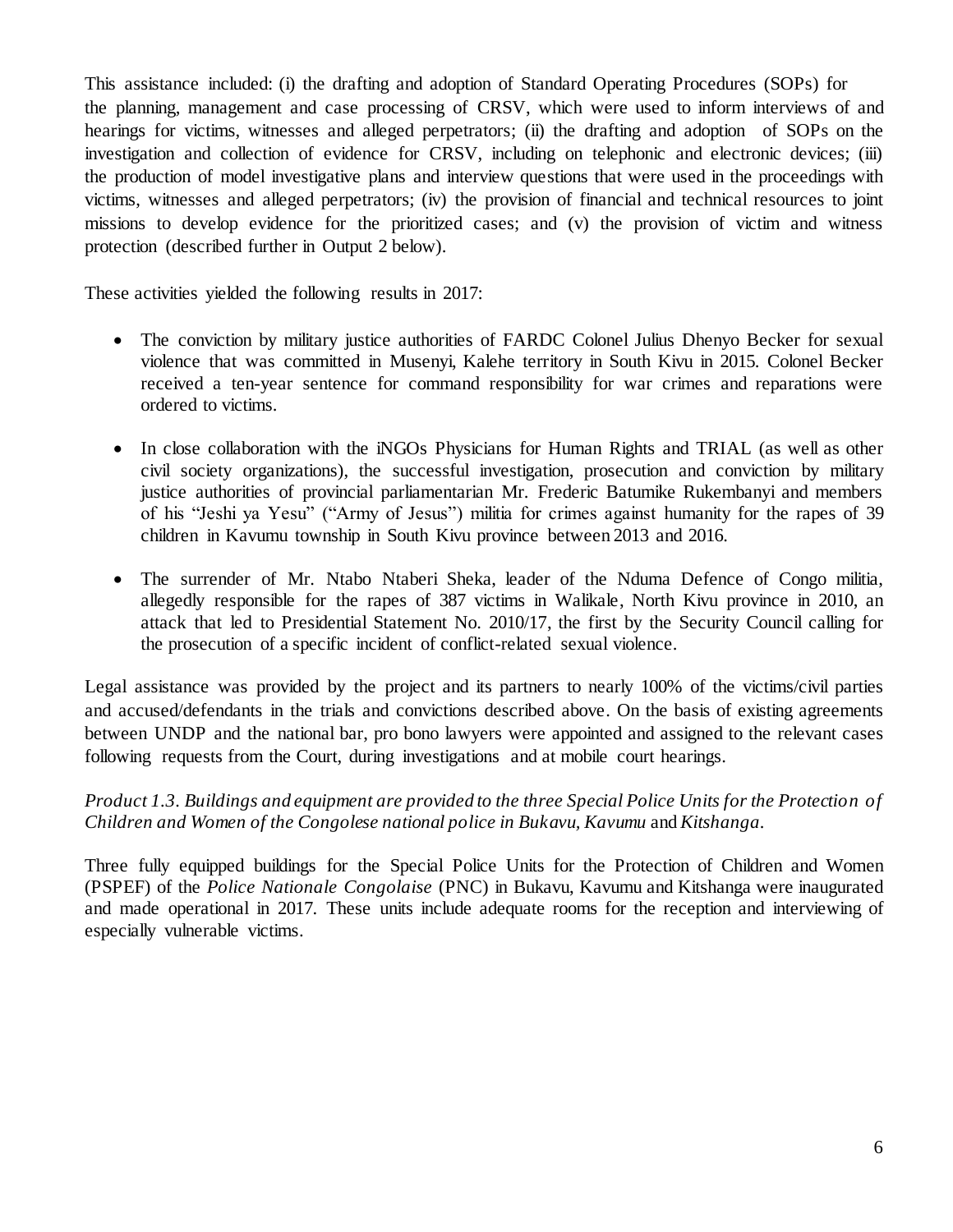#### **OUTPUT 2. The capacity of the national judicial and law enforcement institutions to protect victims, witnesses and other participants in CRSV judicial proceedings is enhanced.**

#### *Product 2.1. Establishment of protection measures*

During the project period, six Protection Missions were conducted with the support of the project. These Protection Missions, led by MONUSCO, allowed various judicial actors to identify and locate prospective victims and witnesses. During these Missions, local actors, along with the UN, defined and agreed on the protective measures that would need to be taken before organizing a JIM and/or mobile court sessions. Protection Teams, composed of local actors (judicial and non-judicial) and relevant UN actors, were then established to ensure that security conditions were met and that victims were and remain safe from threats through a protection plan established and agreed with Congolese courts or tribunals.

These missions allowed for the sensitization, identification and establishment of protection measures for **442 victims and witnesses**. During the Protection Missions, JIMs and mobile court sessions, victims and witnesses benefited from the support of lawyers and psychologists especially trained on addressing the needs of victims and witnesses of sexual violence crimes.

#### *Product 2.2 Training of judicial and non-judicial actors on protection measures*

In collaboration with the *Conseil Superieur de la Magistrature*, the local bar and local partners, the project organized a series of four trainings on the protection of victims and witnesses in sexual violence cases with members of NGOs, civil society, lawyers and journalists. These trainings were initiated at the request of civil society, based on the complex protection issues arising from ongoing cases prioritized by the Government with the assistance of the TOE (e.g. the Kavumu case). The trainings included topics such as: general principles of protection under both national and international law on protecting victims and witnesses; the definition and preparation of victim and witness protection plans; and the implementation and monitoring of protection plans during judicial processes. The trainees included 87 lawyers and human rights defenders, including 65 men and 22 women; and 62 members of NGOs, including 35 men and 27 women who act as focal points for protection issues. Thus, in total, the project improved the technical skills of 149 people (lawyers, judicial advocates and NGO/CSO members) including 100 men and 49 women.

Separately, training courses were also organized for civil and military magistrates in Ituri, North Kivu, South Kivu and Tanganyika on legal frameworks, case law and best practices on the protection of victims and witnesses of sexual violence crimes. The training was prepared with the active collaboration of the *Conseil Superieur de la Magistrature* and lead judges of the main jurisdictions dealing with CRSV.

Finally, four roundtables on victims and witness protection brought together the previously trained civil and military magistrates, lawyers, NGOs and international partners in Bukavu (South Kivu), Bunia (Ituri), Goma (North Kivu) and Kisangani (Tshopo) to enable both groups to work more closely together on victims and witness protection.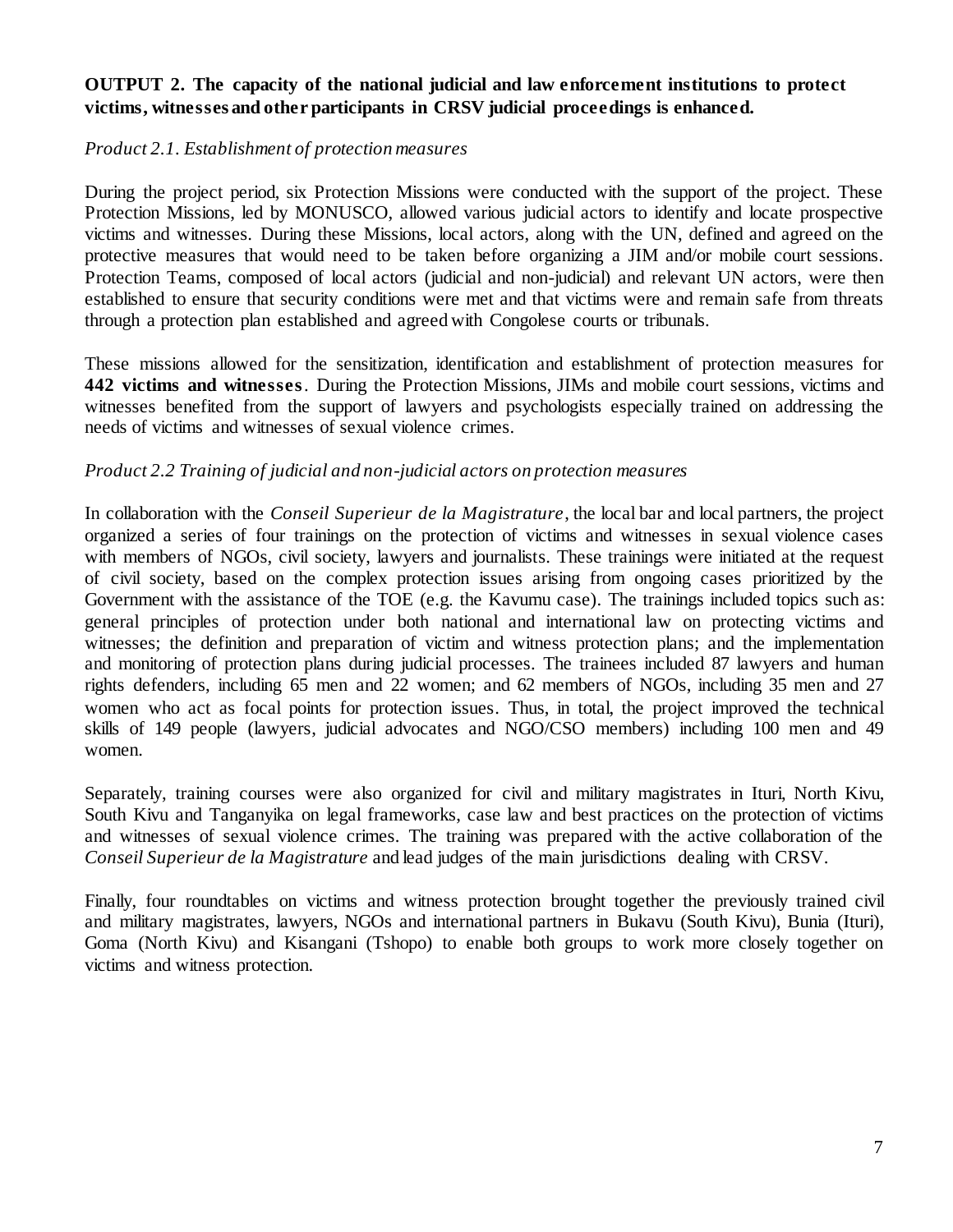#### **OUTPUT 3. Advocacy and law-making efforts of relevant legislative bodies on sexual viole nce are strengthened.**

Following the recommendations contained in the report of the Congolese Senate's Special Commission on Conflict-Related Sexual Violence (Special Commission) that was adopted in 2015, 3 the Special Commission carried out a series of missions focused on awareness-raising and the possible creation of legislation for victims and witness protection in Congo (as there is presently no specific statutory law on victims and witness protection) and for victims' assistance, compensation and reparation.

The TOE provided assistance to the Special Commission in drafting legislation on victims and witnesses protection and has provided comments on various draft bills on victims' assistance, compensation and reparation. Given ongoing political discussions in the Congolese legislature about the schedule of elections and revisions to laws related to natural resources, the Congolese Senate did not have the opportunity to take up the Special Commission's legislation during the legislative session falling within the project period. The TOE will continue to advocate with the Senate for the enactment of bills related to victims and witnesses protection, as well as expediting the payment of reparations judgments, that were developed pursuant to the present project.

#### **OUTPUT 4. The ability of the OPR to coordinate and advocate for an e ffective response to CRSV based on data and information regularly shared with relevant constituencies is enhanced.**

The DRC created the OPR to serve as its high-level focal point to the United Nations and the international community on the issues of sexual violence and child recruitment. Since its inception, the TOE project has provided the funding and technical assistance for the OPR to be established and become operational. This support has allowed the OPR to ensure the coordination of the main governmental entities in the DRC working on CRSV. Beyond active work amongst its governmental partners, the OPR has also become a key link for MONUSCO and the Office of the Special Representative of the Secretary-General on Sexual Violence in Conflict on political and operational issues directly related to conflict-related sexual violence, including as one of the UN's primary interlocutors on the monitoring and reporting of CRSV in the DRC.

The TOE's support during the project period allowed for the OPR to engage in its national "*Brisez le silence*" ("Break the Silence") advocacy campaign to raise awareness on preventing sexual violence, reducing the stigma associated with sexual violence, and alerting the public to methods of obtaining assistance from the Government if sexual violence is committed. The OPR has also been a key point of contact on advancing justice issues especially with regard to the DRC's priority cases mentioned above. Finally, the OPR has been consistently engaged in advocacy for greater victims' assistance, economic reintegration and the payment of reparations to victims of sexual violence based on the TOE's technical and financial support.

l

<sup>3</sup> The Senate's Special Commission on Conflict-Related Sexual Violence was established in 2014 following the vis it of the Special Representative of the Secretary-General on Sexual Violence in Conflict.